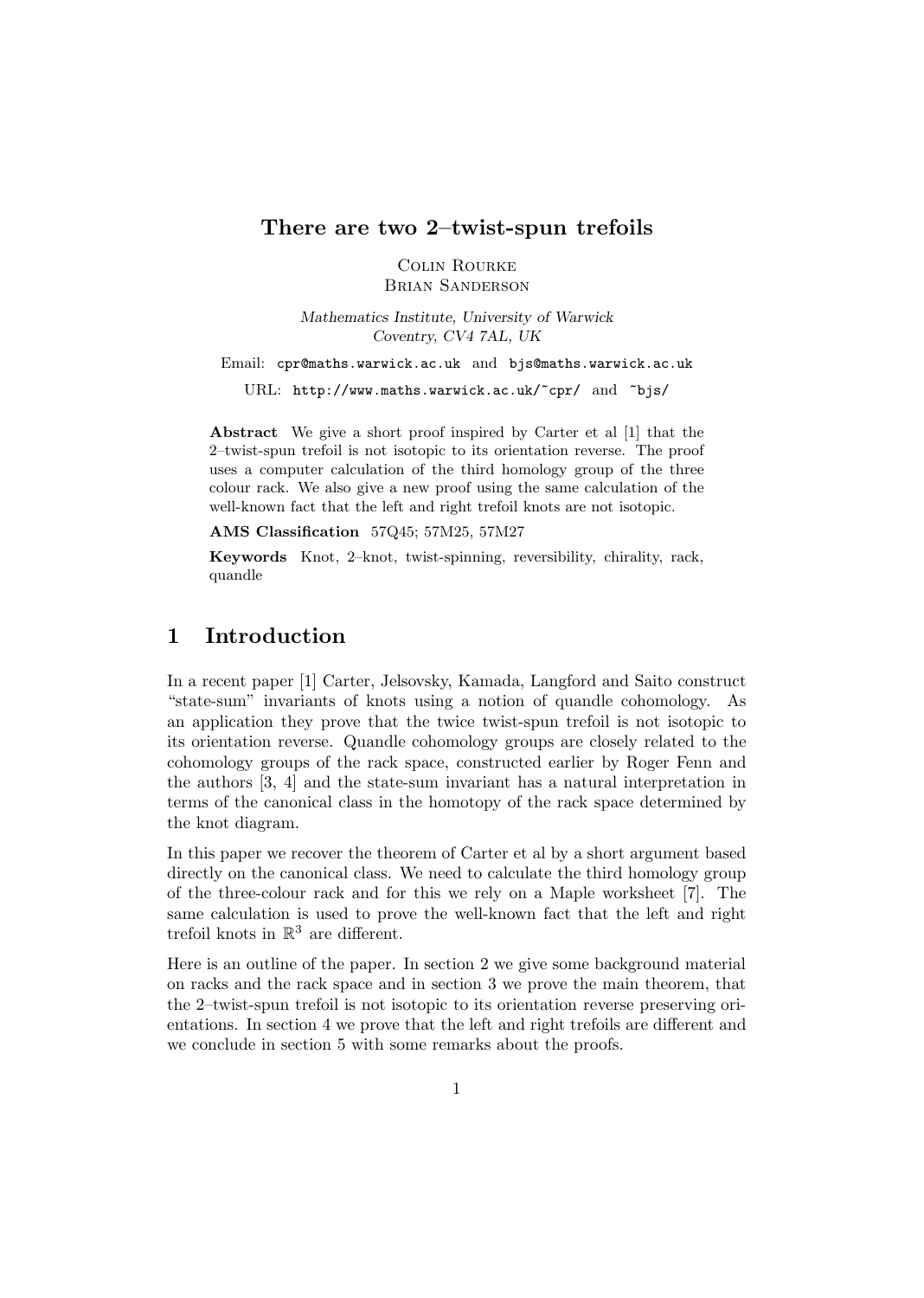# **2 Background**

#### **Framings and diagrams for 2–knots in 4–space**

For classical knots, the oriented and framed theories differ, for example the writhe of a knot is an invariant of framed knots but not of oriented knots. For 2–knots (ie knots of  $S^2$  in  $\mathbb{R}^4$ ) the distinction disappears:

Let  $K \subset \mathbb{R}^4$  be an oriented, possibly knotted, 2–sphere in  $\mathbb{R}^4$ . The normal bundle of  $K$  has a section since  $K$  bounds a 3-manifold (a generalised "Seifert surface") and furthermore the orientations now give a canonical second section, in other words a framing of  $K$ . Thus we can confuse sections of the normal bundle and framings. Now two sections of K differ by a map  $K \to S^1$  (since the normal bundle is trivial) and since  $\pi_2(S^1) = 0$  any two sections are isotopic. Thus the orientations determine a canonical framing of K in  $\mathbb{R}^4$ .

Now consider the canonical projection  $\mathbb{R}^4 \to \mathbb{R}^3$  and think of  $\mathbb{R}^3$  as horizontal and the remaining  $\mathbb{R}^1$  as vertical. Suppose that we are given a 2-knot K such that the projection of K on  $\mathbb{R}^3$  has multiple set comprising transverse double lines and triple points. The image of the projection together with the information of the vertical order of sheets at the multiple set is called a *knot diagram* for K. The diagram determines K up to isotopy and also determines a natural framing of K corresponding to the section which is vertically up. Conversely, by the Compression Theorem  $[6]$  a 2–knot K with a section of its normal bundle can be isotoped so that the section is vertically up and hence K projects to an immersion in  $\mathbb{R}^3$ . By making this immersion self-transverse we now have a knot diagram for  $K$ . Furthermore, by the 1–parameter version of the Compression Theorem, isotopic framed embeddings determine isotopic knot diagrams. Combining the two facts just outlined, namely that orientation determines framing and that framing determines diagram, we have:

**Lemma 2.1** *There is a natural bijection between isotopy classes of oriented* embeddings of a 2–sphere in  $\mathbb{R}^4$  and isotopy classes of knot diagrams in  $\mathbb{R}^3$ .

#### **The canonical class of a diagram**

Full details of all the material in this section can be found in [4]. For background material on racks see [2]. Here we shall summarise the results from [4] which are needed for the main theorem.

Let R be a rack. The rack space BR of R is a cubical set with the set of  $n$ cubes in bijection with  $R<sup>n</sup>$ . We shall only need to consider cubes of dimension  $\leq$  3. The interpretation of such cubes is given by the pictures in figure 1.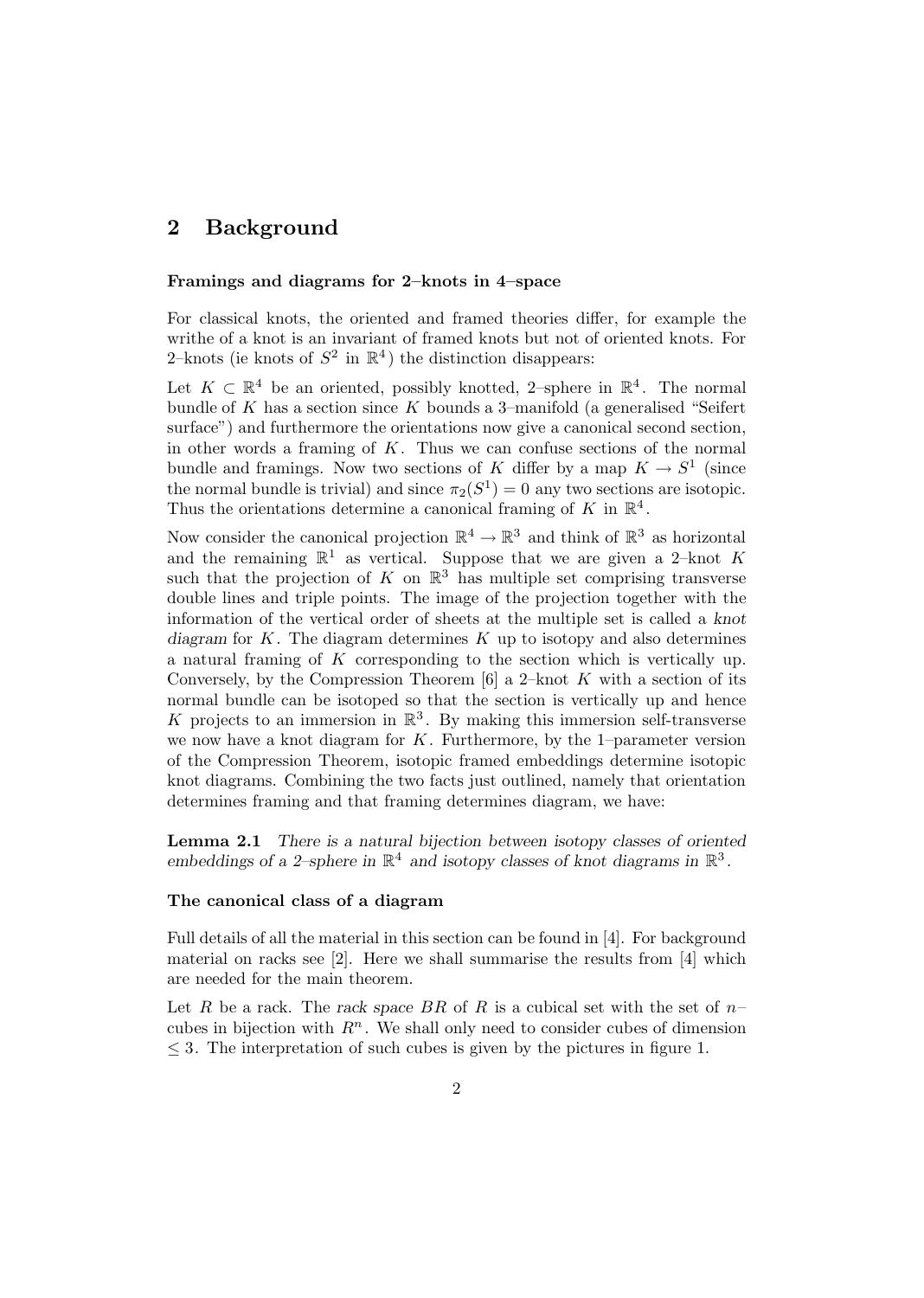

Figure 1

The figures make the boundary maps clear. Thus the back face of the 3–cube drawn  $(a, b, c)$  is glued to the 2–cube  $(a<sup>b</sup>, c)$  and the top face is glued to  $(a<sup>c</sup>, b<sup>c</sup>)$ .

There are similar descriptions of boundary maps from  $n$ –cubes to  $(n-1)$ –cubes and the general formula is:

$$
\begin{aligned} \n\partial_i^0(x_1,\ldots,x_n) &= (x_1,\ldots,x_{i-1},x_{i+1},\ldots,x_n),\\ \n\partial_i^1(x_1,\ldots,x_n) &= (x_1^{x_i},\ldots,x_{i-1}^{x_i},x_{i+1},\ldots,x_n) \quad \text{for} \quad 1 \le i \le n. \n\end{aligned}
$$

The rack space determines a topological space (also denoted  $BR$ ) by gluing real cubes together using these boundary maps.

Now suppose that we are given a knot diagram in  $\mathbb{R}^3$ . A *labelling* of the diagram in a rack  $R$  means a labelling of sheets by elements of  $R$  so that at double lines the rule indicated in figure 2 holds (the figure shows a section transverse to the double line and the usual diagram convention has been used, namely the broken arc means the lower arc in the vertical sense; the arrow indicates the second framing vector).



Figure 2

A labelling by  $R$  is precisely the same as a homomorphism of the fundamental rack of K to R, see [2; page 384].

Now the framing of  $K$  comprises one vector parallel to the vertical and second vector normal to the image in  $\mathbb{R}^3$ . Using this second vector we can provide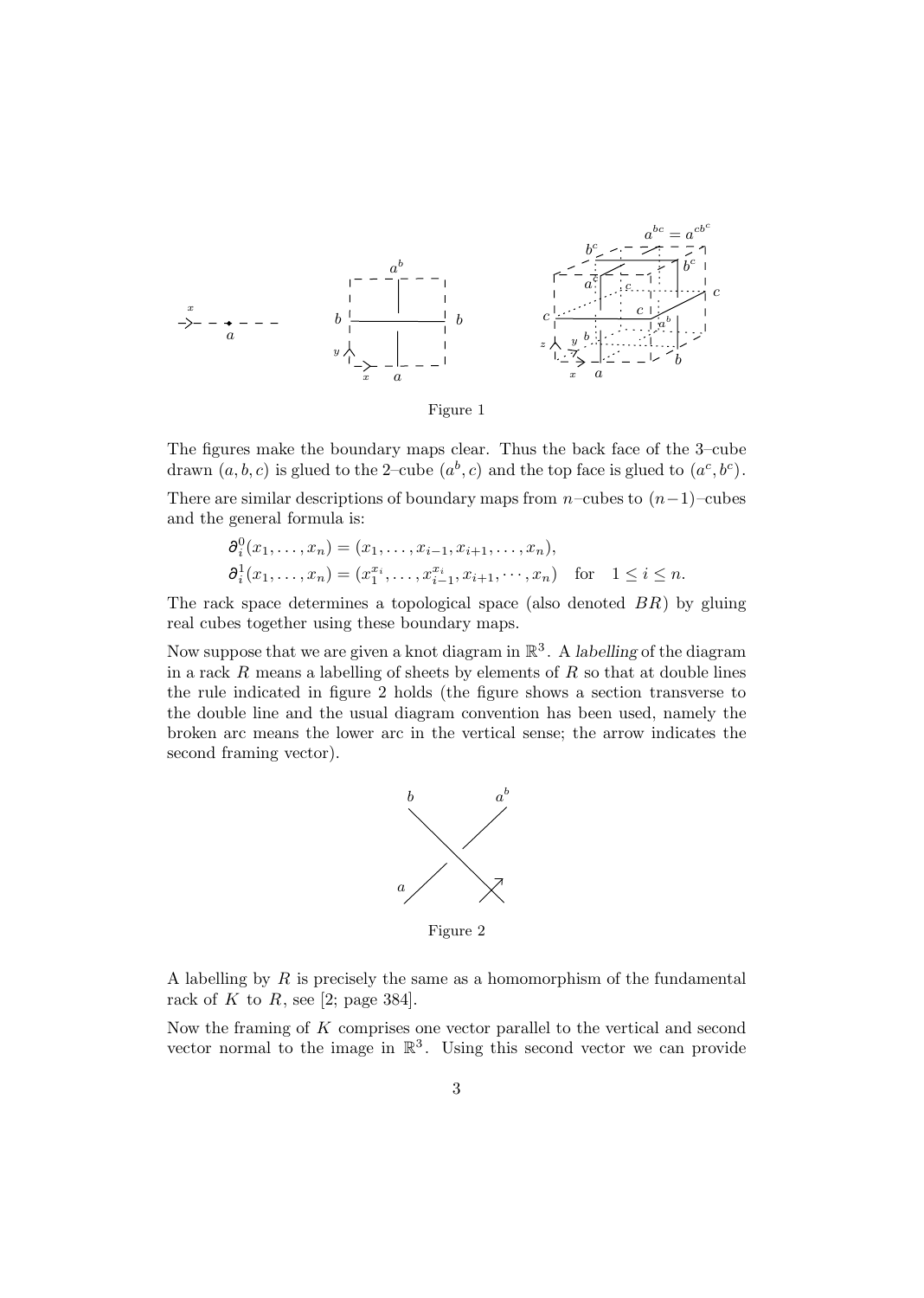the diagram with a bicollar with collar lines identified with  $I$  (so that the submanifold corresponds to  $\frac{1}{2} \in I$  and the vector points in the positive direction along  $I$ ). We can assume that the collar lines determine little cubes at triple points and normal square bundles along double lines. The squares and cubes are canonically identified with  $I^2$  and  $I^3$  using the vertical ordering of sheets at double lines and triple points. Now suppose the diagram is labelled in  $R$  then using the labelling these copies of I,  $I^2$  and  $I^3$  can be identified with cubes in BR. The diagram now determines a map of  $\mathbb{R}^3$  to BR by mapping the collar lines to the 1–cubes of  $BR$  with which they are identified, the little squares along double lines to the appropriate 2–cubes and the cubes at triple points to the appropriate 3–cubes. Outside the collar all is mapped to the basepoint (the unique 0–cube) and hence we get a based map  $S^3 \to BR$  by mapping infinity (the basepoint of  $S^3$ ) to the basepoint of BR.

This map is almost canonical, depending only on the choice of collar, and we call it the *canonical map* determined by the diagram and the corresponding class in  $\pi_3(BR)$  the *canonical class*. Given an isotopy of diagrams (or even a cobordism) labelled in  $R$ , then the canonical map varies by a homotopy by applying a similar construction to the cobordism. Thus using lemma 2.1 we have:

**Lemma 2.2** *The canonical class in*  $\pi_3(BR)$  *of a labelled 2–knot diagram is determined by*

- (a) *the isotopy class of the oriented knot*
- (b) *the labelling, or equivalently, the homomorphism of the fundamental rack to* R*.*

This is as much of the general theory from [4] that we shall need. However it is worth remarking that there is a converse construction. Given a map  $S^3 \to BR$ we can use transversality to make it transverse to the 3–skeleton of BR and this means that it pulls back a diagram in  $\mathbb{R}^3$  (for some surface in  $\mathbb{R}^4$ ) labelled in R. Similarly a homotopy pulls back a cobordism of diagrams, ie, a diagram for a cobordism emdedded in  $\mathbb{R}^3 \times I$ .

These considerations are summarised in the following classification theorem:

**Theorem 2.3** *There is a bijection between*  $\pi_3(BR)$  *and the set of cobordism classes of diagrams in*  $\mathbb{R}^3$ *, labelled in* R*, of surfaces embedded in*  $\mathbb{R}^4$ *.* 

See [4] for the detailed proof of this result, for the interpretation in terms of James bundles and for more general results along the same lines.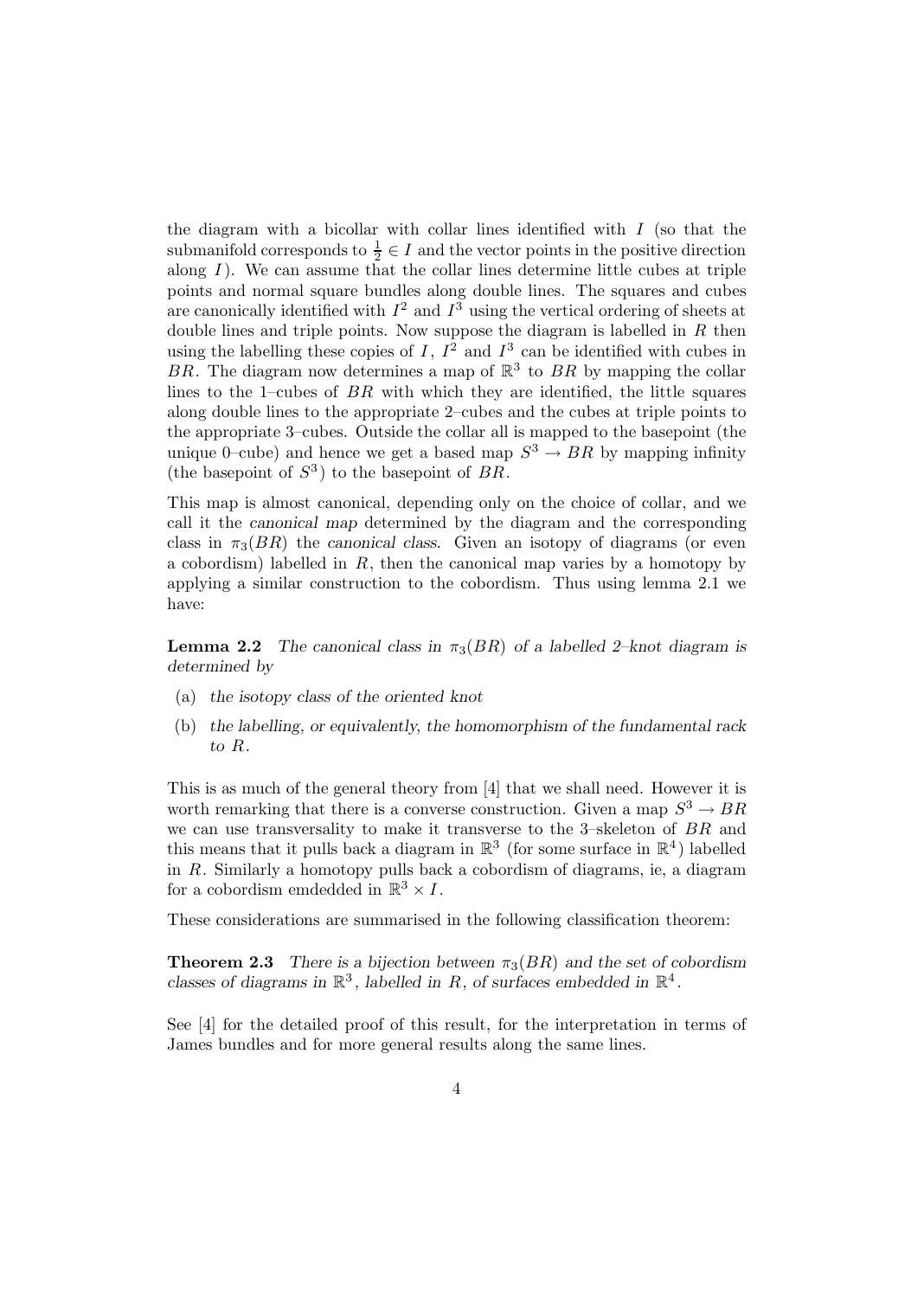## **3 The 2–twist spun trefoil**

**Main theorem** *The 2–twist spun trefoil is not (oriented) isotopic to its orientation reverse.*

**Proof** The proof occupies the remainder of this section. Let  $K$  be the 2-twist spun trefoil. We shall exhibit an explicit diagram for  $K$  which is labelled by the "three-colour rack"  $T := \{0, 1, 2\}$  with  $a^b := 2b - a \mod 3$ , ie,  $a^b = c$  iff  $a, b, c$  are all the same or all different.





In figure 3 we give a series of slices of the 2–twist spun trefoil. The pictures are to be understood as follows. We are thinking of  $\mathbb{R}^4$  as an "open-book decomposition"  $\mathbb{R}^3_+ \times S^1$  with  $x \times S^1$  identified with x for each  $x \in \mathbb{R}^2 = \partial \mathbb{R}^3_+$ , ie,  $\mathbb{R}^2$  is the "spine" of the decomposition. Similarly we are thinking of  $\mathbb{R}^3$  as an open-book decomposition with spine  $\mathbb{R}^1$ , ie,  $\mathbb{R}^3$  is  $\mathbb{R}^2_+ \times S^1$  with a similar identification for each  $x \in \mathbb{R}^1 = \partial \mathbb{R}^2_+$ . The projection  $\mathbb{R}^4 \to \mathbb{R}^3$  is then given by the standard projection  $\mathbb{R}^3_+ \to \mathbb{R}^2_+$  crossed with the identity on  $S^1$ . The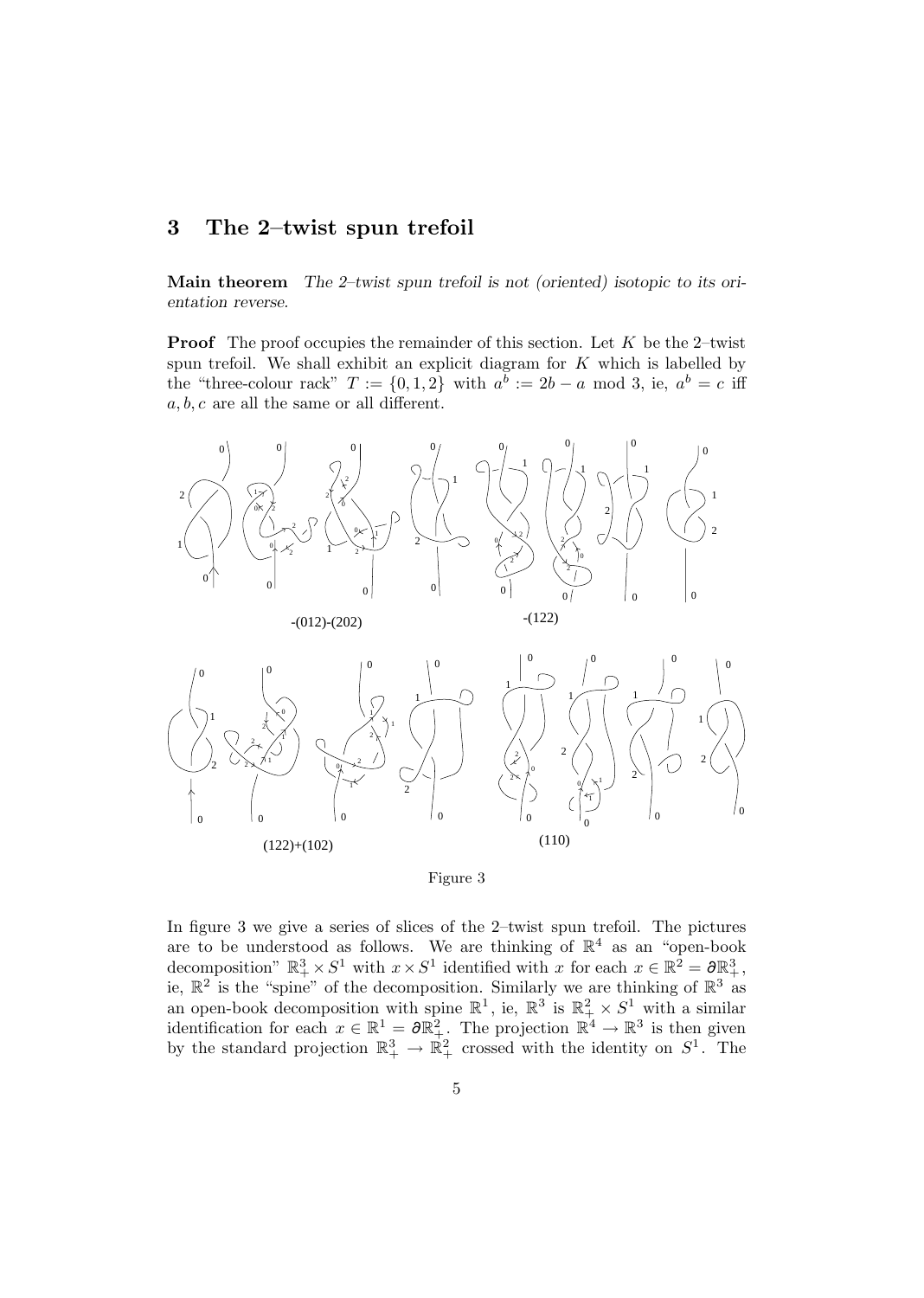figures are drawn as a sequence of diagrams in copies of  $\mathbb{R}^2_+$  corresponding to embeddings in the corresponding copies of  $\mathbb{R}^3_+$  and describe a diagram in  $\mathbb{R}^3$ for an embedding in  $\mathbb{R}^4$ . The basepoint in  $\mathbb{R}^4$  is chosen to lie on the spine  $\mathbb{R}^2$ of the decomposition above the spine  $\mathbb{R}^1$  on the decomposition of  $\mathbb{R}^3$ . Thus the basepoint lies above each of the diagrams drawn. The framing (not shown) is given by the left-hand rule in other words the framing vector is obtained from the orientation vector on arcs by turning to the left. Figure 3 shows one twist of the spun trefoil. To get the 2–twist spun trefoil, we repeat the sequence. The figure also shows the labelling in  $T$ . Observe that the finishing labels coincide with the starting ones with 1 and 2 interchanged, so to get the labels for the second twist, repeat the labels with 1 and 2 interchanged.

The moves from one diagram to the next should all be obvious except perhaps for the right-most pair in both rows. Here a ripple spins round in the surface to eliminate the two oppposite twists (creating no triple points in the projection).

Now let  $\psi \in \pi_3(BT)$  be the canonical class of this labelled diagram for K. We shall compute  $h(\psi)$  the Hurewicz image in  $H_3(BT)$ . Inspecting the definition of the canonical class given in section 2 above, we see that  $h(\psi)$  is represented by a cycle  $C$  given as a sum of 3–cubes of  $BT$  one for each triple point of the diagram. In figure 3 we have written the 3–cubes (with sign) determined by the triple points (which appear as R3 moves in the sequence). Figure 4 gives more detail of the identification of these cubes. Figure 4 shows the cubes  $-(012), -(122), (121)$  and (110) the other two  $(-(202))$  and (102)) are the same as  $-(012)$  and  $(121)$  respectively, with label changes.



Figure 4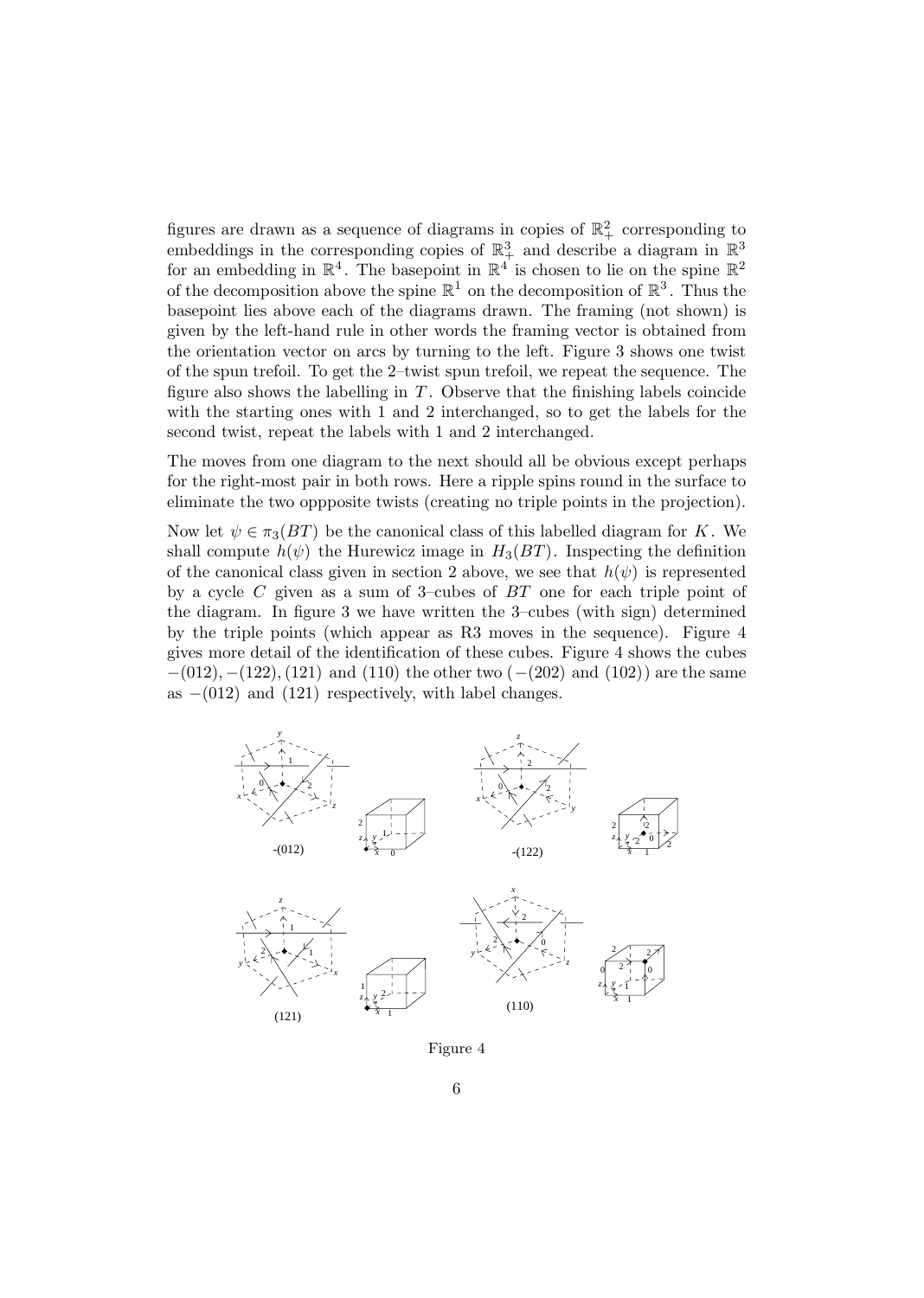We can now read off the cycle which represents  $h(\psi)$ .

$$
C = -(012) - (202) - (122) + (121) + (102) + (110)
$$
  
- (021) - (101) - (211) + (212) + (201) + (220)

We need two calculations for which details are to be found in the Maple worksheet [7].

**Calculation 1**  $H_3(BT) \cong \mathbb{Z} \times \mathbb{Z}_3$ 

**Calculation 2** C represents a generator of the  $\mathbb{Z}_3$ -summand of  $H_3(BT)$ .

**Lemma 3.1** *The*  $\mathbb{Z}_3$ -summand of  $H_3(BT)$  is fixed by all permutations of  $T = \{0, 1, 2\}.$ 

**Proof** Let Q denote the  $\mathbb{Z}_3$ -summand of  $H_3(BT)$  and let  $S_3$  denote the group of permutations of  $\{0, 1, 2\}$ . C represents a generator of Q and by construction is invariant under the interchange  $(1, 2) \in S_3$ . Thus Q is fixed by  $(1, 2)$ . Now notice that there are no symmetries of  $H_3(BT)$  of order 3. It follows that the 3–cycle  $(0,1,2) \in S_3$  also fixes Q. Since  $S_3$  is generated by  $(1,2)$  and  $(0,1,2)$ ,  $Q$  is fixed by the whole of  $S_3$ .  $\Box$ 

**Corollary 3.2**  $h(\psi)$  *is independent of the choice of (non-constant) labelling in* T *.*

**Proof** The labelling is clearly determined by the initial labelling of the first diagram and it follows that two different (non-constant) labels are related by a permutation of T .  $\Box$ 

Now let  $K'$  denote K with opposite orientation. Notice that since we are labelling in an *involutory* rack  $T$  (ie one in which  $a^{b^2} = a$  for all  $a, b$ ) the original labels give a labelling after the orientation change. Let  $\psi'$  be the canonical class of K' using this labelling. To calculate  $h(\psi')$  we observe that changing orientation reverses all arrows and from figure 5 we see that this corresponds to replacing each cube  $(a, b, c)$  by the cube  $(a^{bc}, b^c, c)$  with opposite orientation.



Figure 5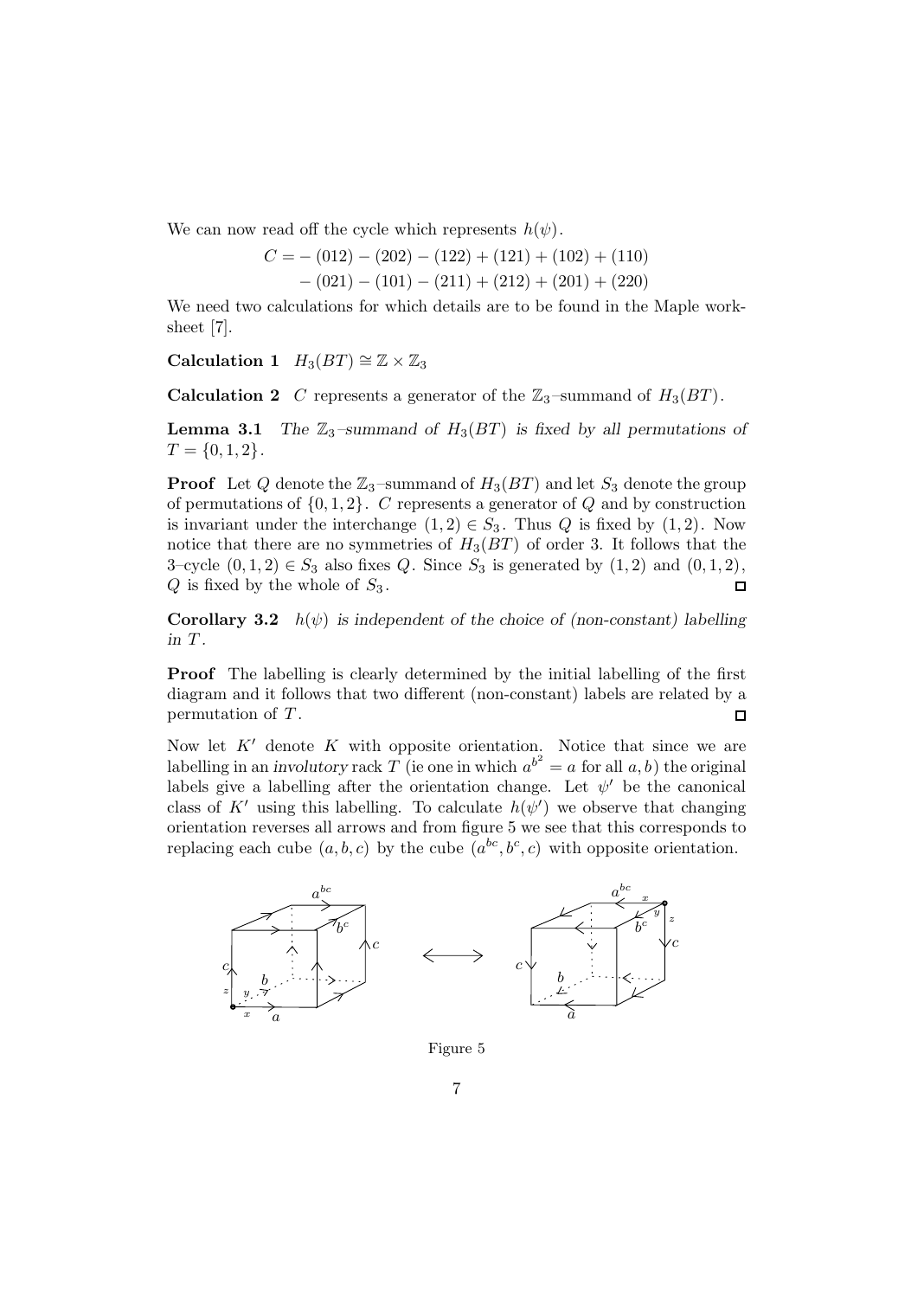Performing this substitution for the cycle  $C$  given above we read off the cycle C' representing  $h(\psi')$ :

$$
C' = (202) + (012) + (122) - (201) - (212) - (220)
$$
  

$$
(101) + (021) + (211) - (102) - (121) - (110)
$$

Serendipitously we notice:

#### **Observation**  $C + C' = 0$

It follows that  $h(\psi') = -h(\psi)$ . Now suppose that K is isotopic to K' preserving orientation. Then since the fundamental racks of  $K$ ,  $K'$  and the isotopy (thought of an an embedding of  $S^2 \times I$  in  $S^4 \times I$ ) are all isomorphic, the labelling of  $K$  in  $T$  induces a labelling through the isotopy which is non-trivial on K'. By corollary 3.2 we can use these labels to calculate  $h(\psi)$  and  $h(\psi')$ . But by lemma 2.2  $\psi' = \psi$  and we have a contradiction, completing the proof of the main theorem.  $\Box$ 

See the remarks in section 5 for explanations of some (but not all) of the concidences which occured in the above proof.

## **4 Trefoils left and right**

We shall need a generalisation of the rack space. Let R be a rack. The *extended* rack space  $B_R R$  has set of *n*–cubes in bijection with  $R^{n+1}$  (ie the  $n+1$ – cubes of  $BR$ ) and the same formulae for face maps as in  $BR$  with an index shift (ie,  $\partial_i^{\varepsilon}$  in  $B_R R$  is  $\partial_{i+1}^{\varepsilon}$  in  $BR$ ) cf [3, 1.3.2 and 3.1.2]. It follows that  $H_n(B_RR) \cong H_{n+1}(BR)$  (cf [4, 5.14 and above]).

The interpretation for diagrams is labelling of both arcs and regions. More precisely, suppose that D is a diagram in  $\mathbb{R}^2$  for a knot K in  $\mathbb{R}^3$ . An extended *labelling* of  $D$  by a rack  $R$  is a labelling of arcs and regions of  $D$  by elements of R with the rules illustrated in figure 6 for labels of adjacent regions and at crossings:



Figure 6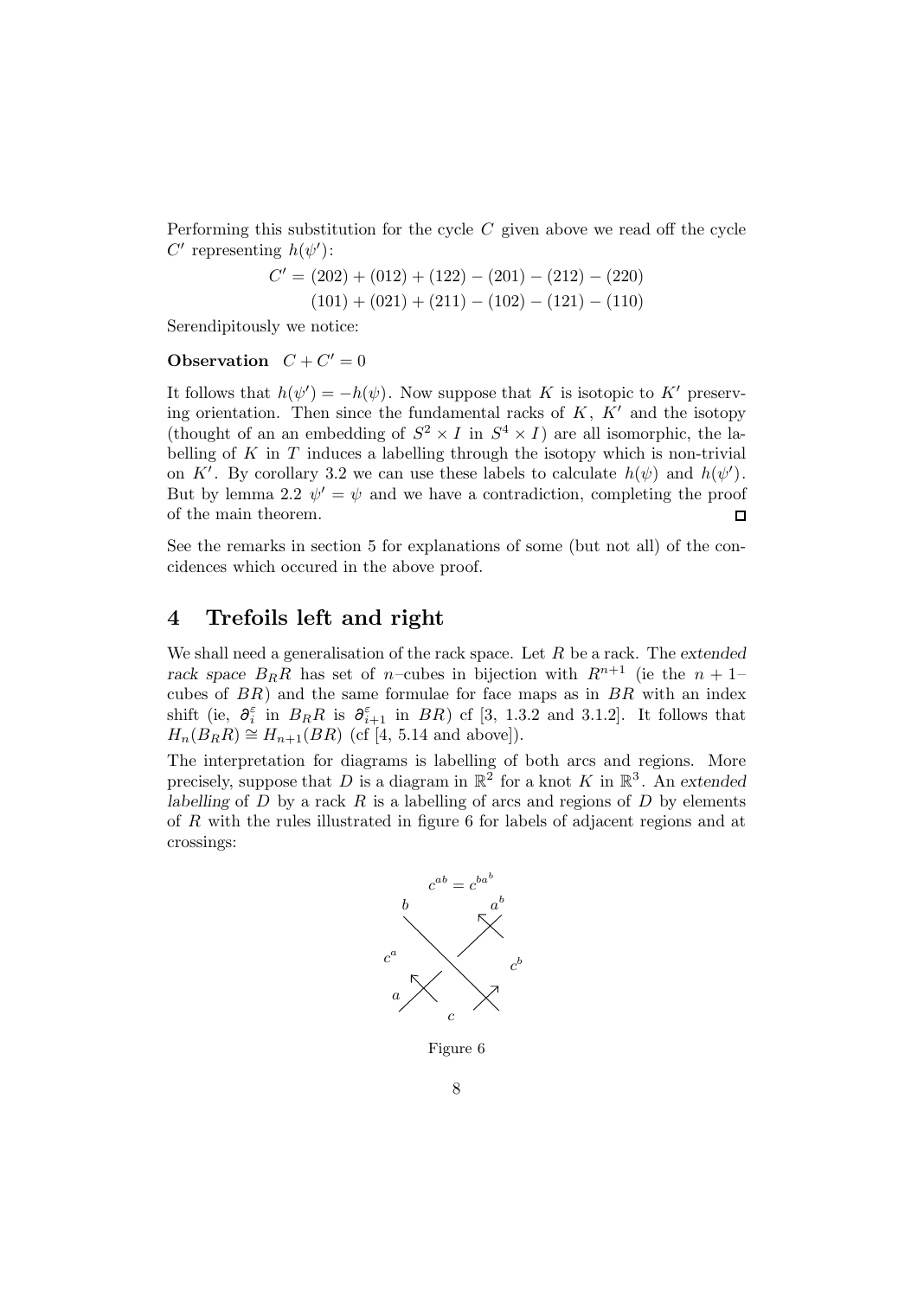Given an extended labelled diagram, there is a map  $\mathbb{R}^2 \to B_R R$  constructed similarly to section 2: Choose bicollars, map little squares at crossings to the appropriate 2–cube of  $B_R R$  (for example a square at the crossing in figure 6) would be mapped to the 2–cube  $(c, a, b)$  collar lines across arcs to the appropriate 1–cube (eg, a collar line across the lower left arc in figure 6 would be mapped to the 1–cube  $(c, a)$  and regions to the 0–cube given by the label. Thus the labelling determines a canonical class  $\phi \in \pi_2(B_R R)$  (based at the vertex corresponding to the label of the infinite region). An isotopy of K in  $\mathbb{R}^3$ corresponds to a diagram in  $\mathbb{R}^2 \times I$  to which the labelling can be canonically extended. This in turn gives a map  $\mathbb{R}^2 \times I \to B_R R$ , ie a homotopy of the canonical class. Thus as in section 2, the canonical class is an invariant of the isotopy class of the labelled diagram.

We now exhibit extended labellings in the three colour rack  $T$  for diagrams of the right-hand trefoil K and the left-hand trefoil  $K'$ , see figure 7.



Figure 7

Let  $\phi$  and  $\phi'$  be the canonical classes determined by these diagrams and let  $h(\phi)$  and  $h(\phi')$  be their Hurewicz images in  $H_2(B_TT) \cong H_3(BT) \cong \mathbb{Z} \times \mathbb{Z}_3$ . We can read off representating cycles  $B$  and  $B'$  from the diagrams:

$$
B = -(210) - (202) - (221) + (211) + (122) + (000)
$$
  

$$
B' = (221) + (202) + (210) - (122) - (000) - (211)
$$

**Observation**  $B = -B'$  and hence  $h(\phi) = -h(\phi')$ .

We need one final Maple calculation: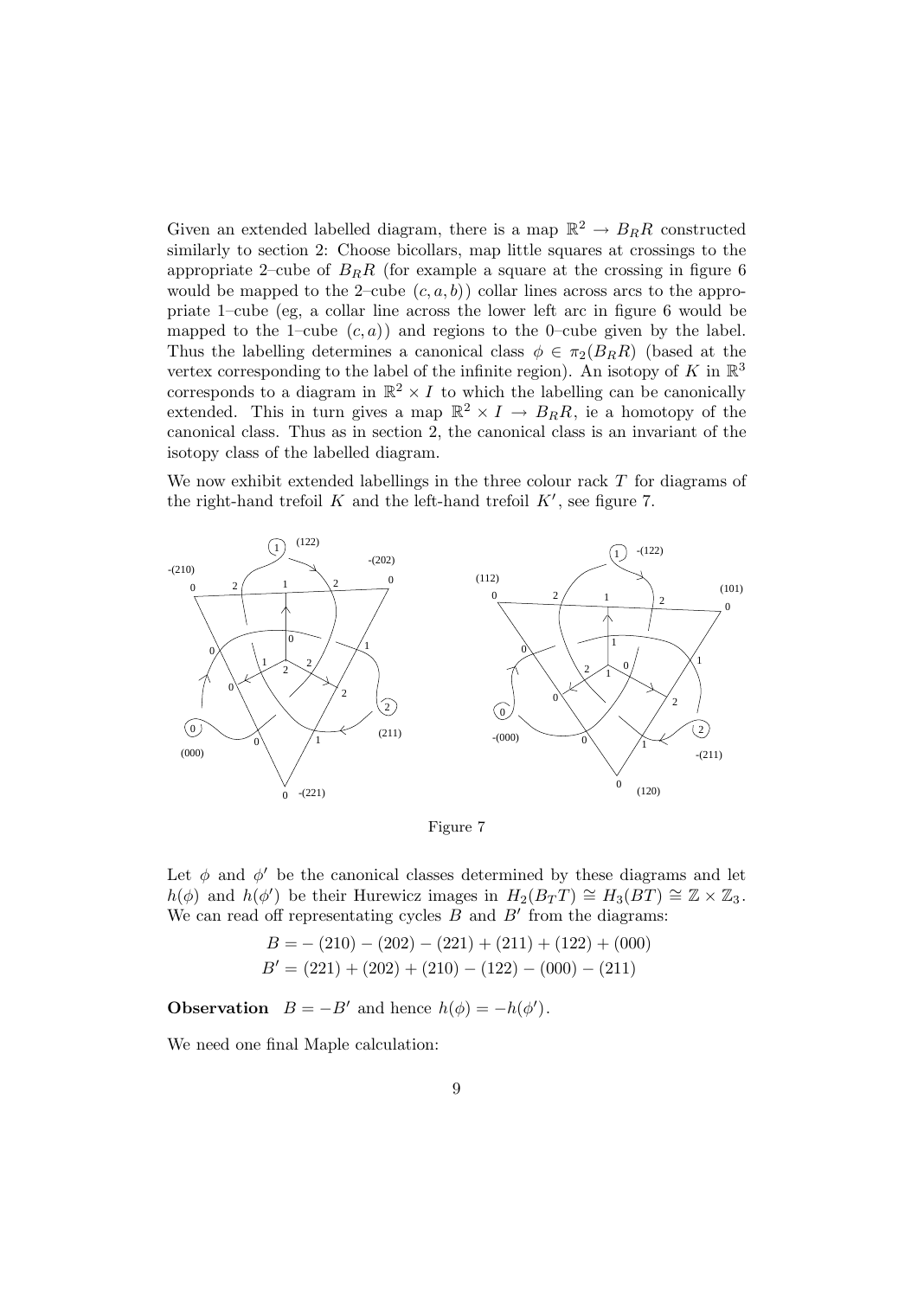**Calculation 3** B represents a generator of the  $\mathbb{Z}_3$ -summand of  $H_2(B_T T)$ .

**Lemma 4.1** *The classes*  $h(\phi)$  *and*  $h(\phi')$  *are independent of the labels in* T *of arcs and regions in the diagrams provided that the knots themselves have non-constant labels.*

**Proof** We notice that both diagrams have rotational symmetry of order 3. But any two labellings which are non-constant on the knots are related by this symmetry followed by a permtuation of  $T$ . The result follows from lemma 3.1.  $\Box$ 

We can now prove that right and left-hand trefoils are different.

**Theorem 4.2** *There is no isotopy of*  $\mathbb{R}^3$  *which carries the (unoriented) righthand trefoil to the left-hand trefoil.*

**Proof** It is easy to contruct an isotopy carrying an oriented trefoil to its orientation reverse. Thus it suffices to prove that the oriented left and right trefoils are not isotopic. The diagrams drawn above both have zero writhe and if there is an isotopy between the oriented left and right trefoils then there would be a framed isotopy between the diagrams. Now the labelling on the right trefoil determines a labelling of the isotopy (thought of as a diagram of  $S^1 \times I$  in  $\mathbb{R}^3 \times I$  and hence a labelling of the left trefoil which is non-constant on the knot. By lemma 4.1 we can use these labels to calculate  $h(\phi)$  and  $h(\phi)$ and it follows that  $h(\phi) = h(\phi')$  contradicting the observation made above.

## **5 Some remarks**

#### **Fundamental quandles**

The *involutive* fundamental quandle (ie the fundamental quandle with the operator relations  $a^2 \equiv 1$  for each a) of the trefoil is the 3–colour rack/quandle T . This explains why there is a natural labelling in this rack. Furthermore using a Van Kampen argument it can be seen that the fundamental quandle of an *n*–twist-spun knot K is the fundamental quandle of K with the operator relations  $a^n \equiv 1$  for each a. It follows that the fundamental quandle of the 2–twist-spun trefoil is  $T$ . So the labelling of the 2–twist-spun trefoil we used is the only non-trivial labelling (in a quandle).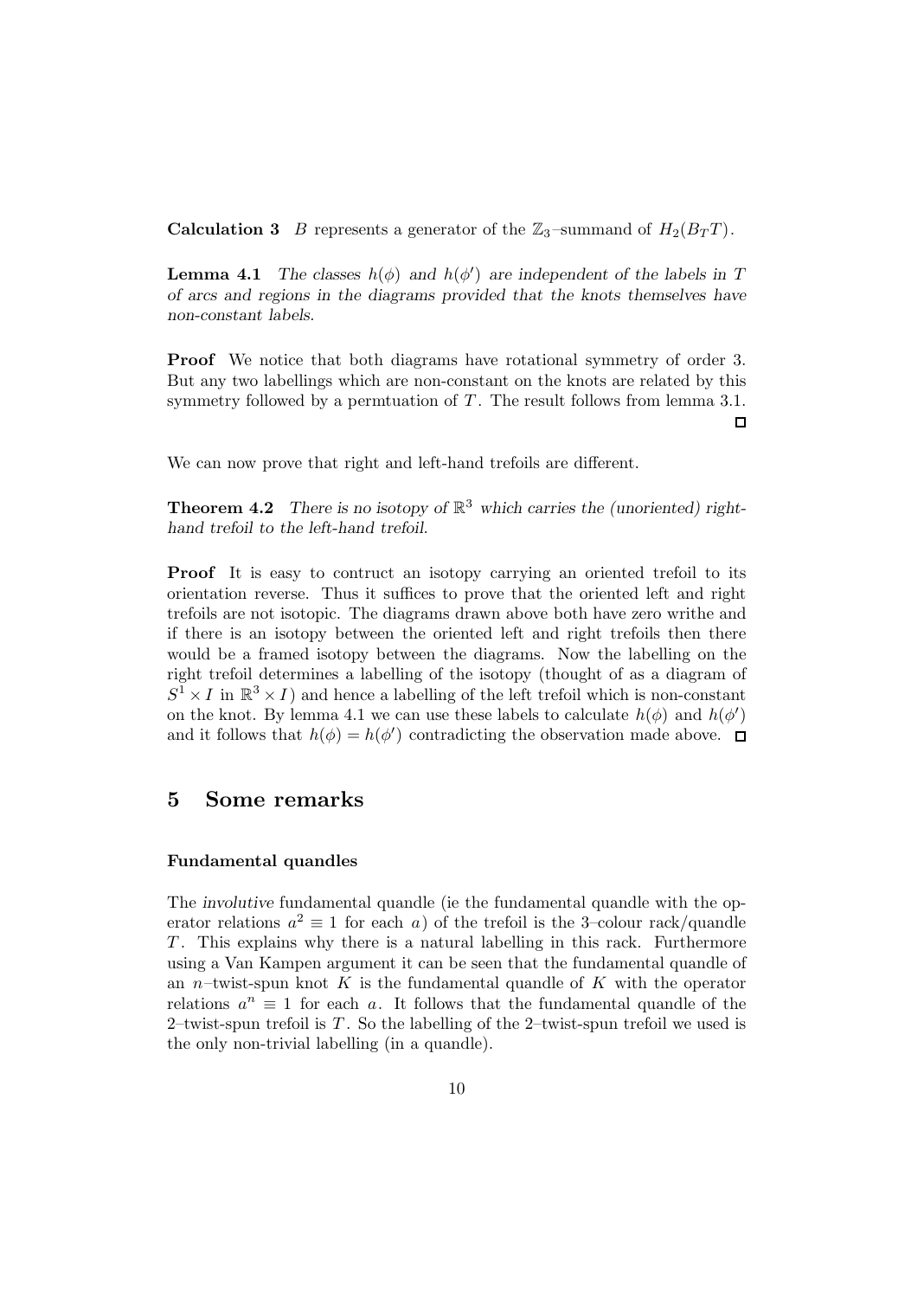#### **The canonical class**

The fundamental rack  $\Gamma$  of a classical link (ie a link of circles in  $S^3$ ) together with its canonical class in  $\pi_2(B\Gamma)$ , is a complete invariant up to isotopy. Recall that the fundamental rack alone is a complete homeomorphism invariant but just for non-split links [2; theorem 5.2]. Thus the canonical class gives the extra information that allows the rack to classify split links and up to isotopy rather than just homeomorphism. This new result will be proved in detail in [5]; it follows from the methods of the proof of [4; theorem 5.8]. Thus the canonical class distinguishes the left and right trefoils which have the isomorphic fundamental racks. The canonical class lies in  $\pi_2(B\Gamma)$  which is  $H_2$  of the universal cover of BΓ and therefore determines classes in every connected cover of BΓ. To distinguish the left and right trefoils we used  $B_T T$  which is a 3-fold cover BT and the canonical class we used was the image of the class in the 3–fold cover of BΓ determined in this way. This is typical of the way in which information can be extracted from the main classificatoin theorem in [5].

#### **The** Z **factor**

Notice that  $H_3(BT) \cong H_2(B_TT)$  has a Z factor which played no role in the proofs. In fact every homology group of the rack space  $BR$  where  $R$  has a base element which acts trivially on itself (any element in a quandle will do) splits a  $\mathbb Z$ factor which comes from the inclusion and natural projection  $B \ast \subset BR \rightarrow B \ast$ where  $B*$  denotes the rack space of the one element rack. Now  $B*$  is a model for  $\Omega(S^2)$  and has one cell in each dimension with all boundary maps trivial and hence has homology  $\mathbb Z$  in each dimension [4; 3.3].

Now for a 2–knot the canonical class maps to  $\pi_3(\Omega S^2) = \pi_4(S^3) = \mathbb{Z}_2$  which in turn maps to zero in  $H_3(\Omega S^2) = \mathbb{Z}$ . This explains why the  $\mathbb Z$  factor was immaterial for the 2–twist spun trefoil. For a 1–knot the image in  $H_2(\Omega S^2) = \mathbb{Z}$ is readily seen to be the writhe of the diagram. But we chose our diagrams for the left and right trefoils to have zero writhe, which explains why the  $Z$  factor was immaterial for this case as well.

#### **Invariance under permutations of** T

Rack spaces are *simple* in other words  $\pi_1$  acts trivially on  $\pi_n$  for each n [4; proposition 5.2]. The proof is by diagram manipulation. Introduce a small sphere labelled by  $x \in R$ . Pull the sphere over the diagram (realising the change of labels corresponding to the action of  $x$ ) and then pull the sphere back under the diagram and eliminate it. The same proof shows that any labelled diagram is cobordant to the diagram with labels acted on by any element of